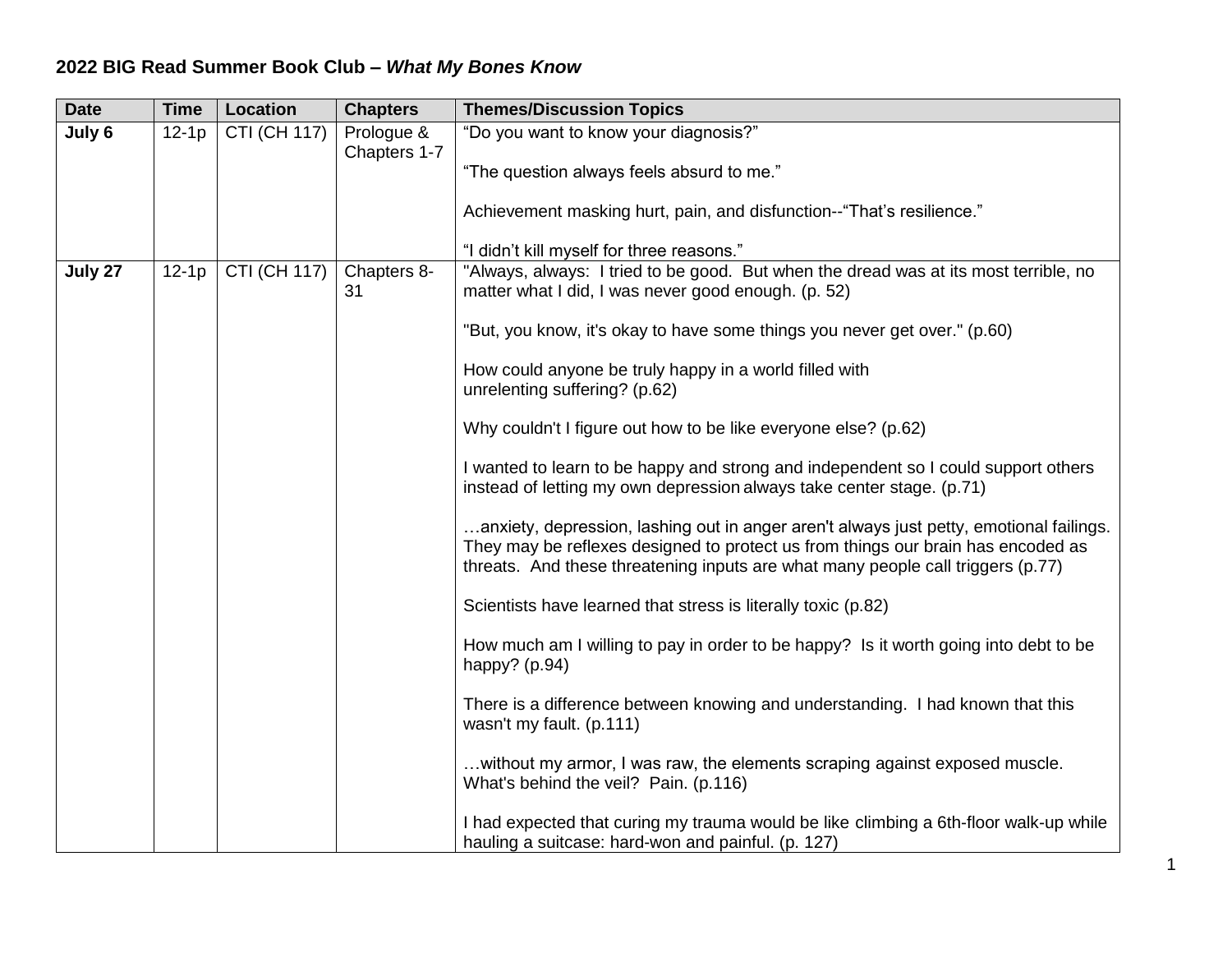|                 |         |                     |                    | I was approaching "wellness" with the same obsessive perfectionistic tendencies I'd<br>brought to my job. (p.131)                                                                                                  |
|-----------------|---------|---------------------|--------------------|--------------------------------------------------------------------------------------------------------------------------------------------------------------------------------------------------------------------|
|                 |         |                     |                    | But after a couple of weeks of listing things I was grateful for, I came to see that the<br>little things were everything. (p.139)                                                                                 |
|                 |         |                     |                    | The stress of not meeting their elders' expectations in a culture where they have to<br>please their elders is real. (p.157)                                                                                       |
|                 |         |                     |                    | "I'm sorry," I said. "I promise I'll be better." (p.166)                                                                                                                                                           |
|                 |         |                     |                    | even the more privileged, higher-performing kids are suffering from real, valid<br>mental health struggles. (p.173)                                                                                                |
|                 |         |                     |                    | If it weren't for all the secrets. If we had simply said things, stated what was<br>happening out in the open, then maybe someone could have stepped in to prevent<br>my parents from ruining mine. [life] (p.178) |
|                 |         |                     |                    | "When someone wrongs you, never keep it in your heart. Let it go." (p.187)                                                                                                                                         |
|                 |         |                     |                    | The past is always here, haunting our homes, standing over us at night. (p.191)                                                                                                                                    |
|                 |         |                     |                    | It would be ungrateful to reveal how traumatic or difficult that was, so it's easier to<br>point to the success, to go along with the pressure of the model minority myth."<br>(p.195)                             |
| <b>August 3</b> | $12-1p$ | <b>CTI (CH 117)</b> | Chapters 32-<br>43 | I am blood and sin. I am the sum total of my parents' regrets. I am their greatest<br>shame. (p.217)                                                                                                               |
|                 |         |                     |                    | Estrangement is not freeing. It has not felt joyful. (p.224)                                                                                                                                                       |
|                 |         |                     |                    | I'd spent my life telling myself I didn't need a mommy or a daddy. But now I was<br>beginning to realize that this hunger isn't childish - it is a universal primal need.<br>(p.231)                               |
|                 |         |                     |                    | It was this feeling of belonging. You're ours. (p.237)                                                                                                                                                             |
|                 |         |                     |                    | I was moving through the world with less fear. (p.241)                                                                                                                                                             |